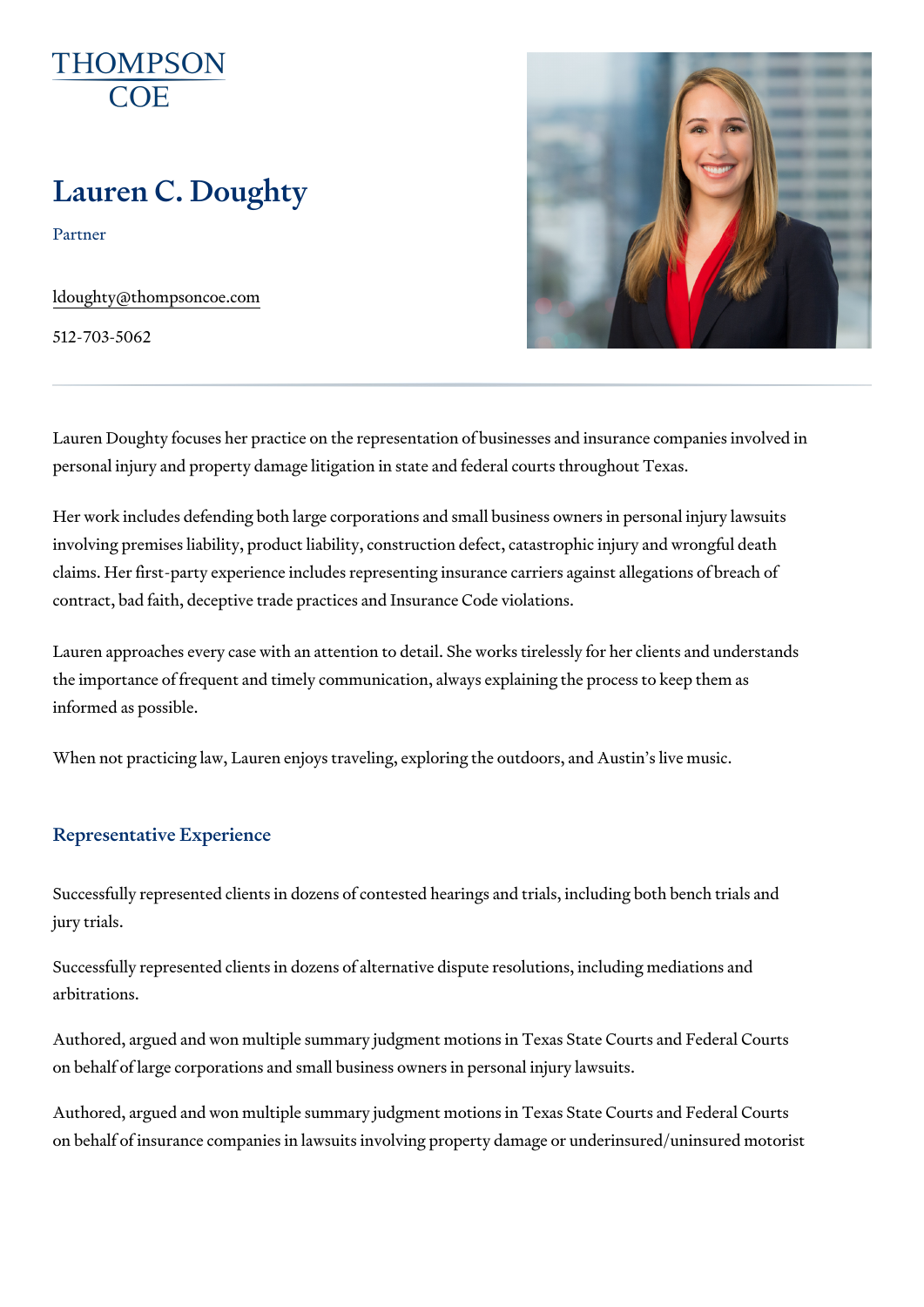claims.

Represented numerous commercial property carriers in a wide range of cov

Represented numerous business clients in complex, multi-party lawsuits in liability, construction defect, catastrophic injury and wrongful death.

Represented numerous insurance clients in lawsuits involving claims for bi deceptive trade practices and Insurance Code violations.

Advised and counseled insurance clients on legislative and regulatory issue

Defended numerous Fortune 500 companies in first-party and third-party la

#### Awards & Recognition

TEXAS SUPER LAWYERS - RISING STAR Listed for Civil Litigation: Defense 2022

THE BEST LAWYERS IN AMERICA: ONES TO WATCH Listed for Insurance Law and Personal Injury Litigation - Defendants 2021-2022

AVVO LAWYER DIRECTORY Excellent Rating

#### AVVO

Clients Choice Award 2015

P.C. MOOT COURT COMPETITION Finalist 2012

# Related Services

[Business and C](https://www.thompsoncoe.com/people/lauren-c-doughty/)ommercial

[General Liability/Catas](https://www.thompsoncoe.com/people/lauren-c-doughty/)trophic Injury

[Insura](https://www.thompsoncoe.com/people/lauren-c-doughty/)nce

[Products Liability &](https://www.thompsoncoe.com/people/lauren-c-doughty/) Mass Torts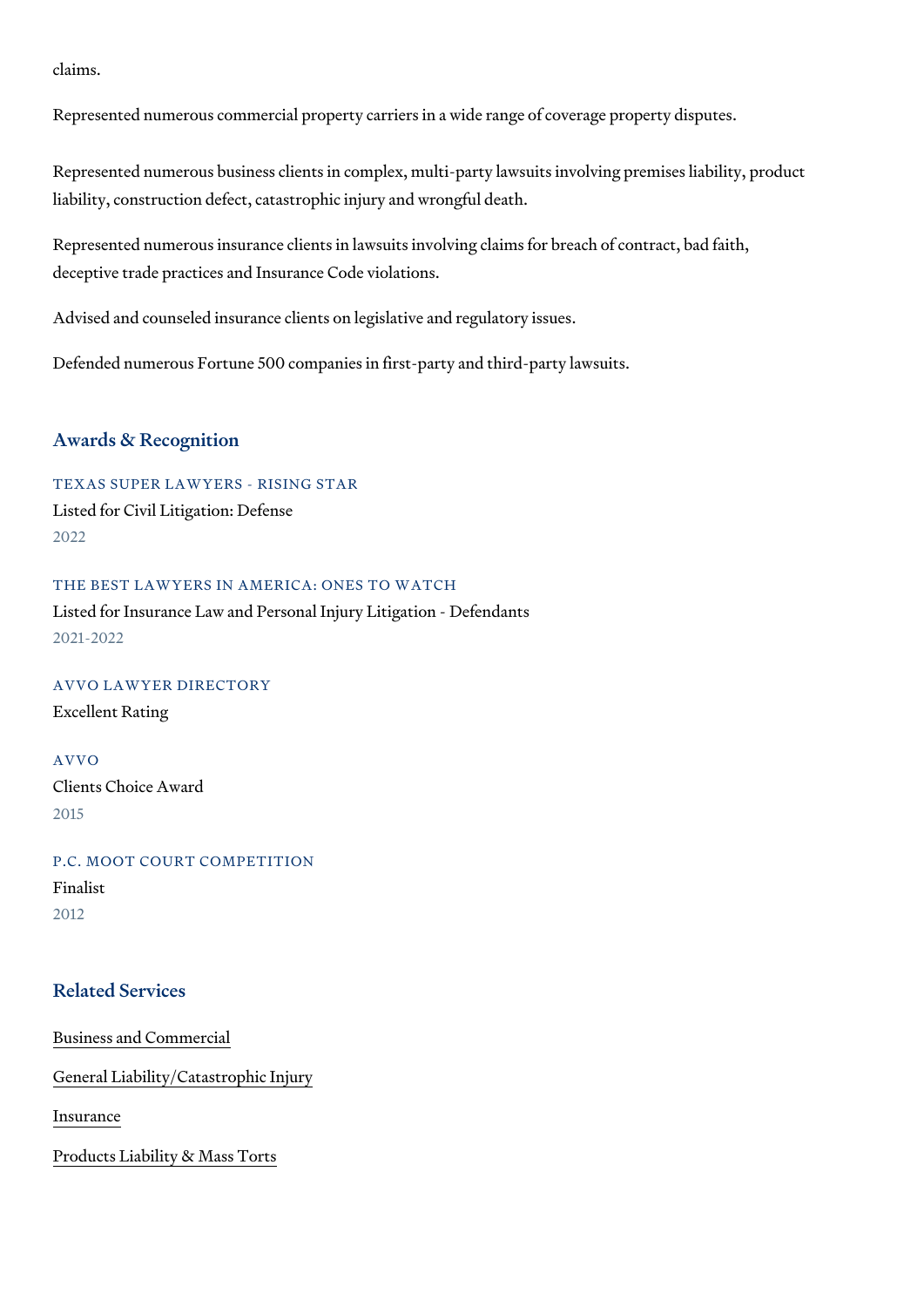# Publications & Speaking Engagements

# Appraisal in Texas: New Developments and Impact on Claim Handling

Dallas Claims Association Presentation 2019

Tracing of Separate Property Assets Zinda & Davis CLE Presentation 2014

# Education, Admissions & Activities

# EDUCATION

Baylor University School of Law J.D., 2013 W. Frank Newton Best Brief Award Order of the Barristers

## Texas A&M University

B.A., summa cum laude, 2009 Political Science Phi Beta Kappa University Honors Program

## BAR ADMISSIONS

Texas 2013

#### COURT ADMISSIONS

United States District Court of Texas Western 2019

Texas State Court, 2013

#### PROFESSIONAL AND COMMUNITY ACTIVITIES

Austin Young Lawyers Association

Austin Bar Association

Texas Aggie Bar Association